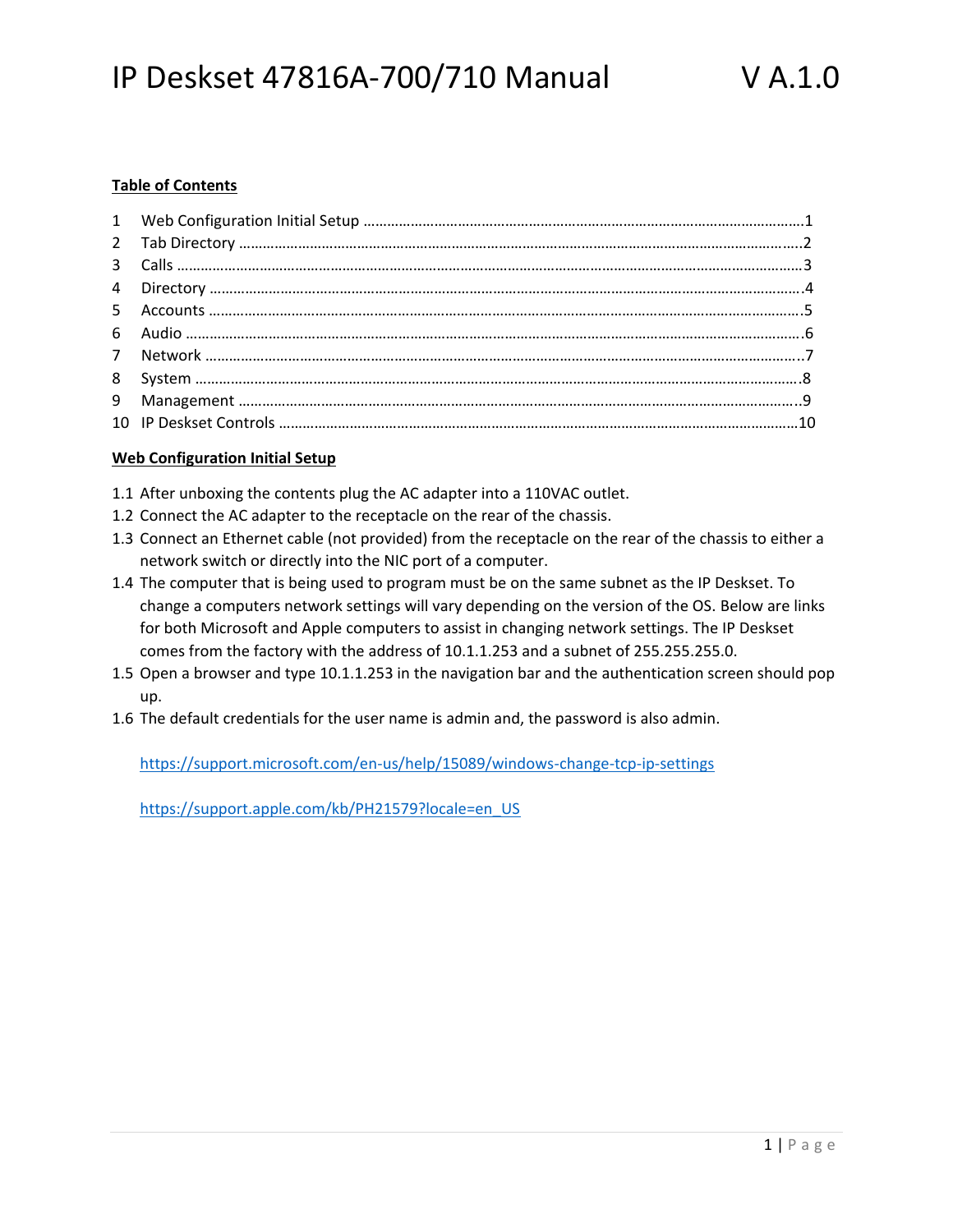| Google Chrome isn't your default browser. | $\times$<br>- e<br><b>Authentication Required</b>   |  |
|-------------------------------------------|-----------------------------------------------------|--|
|                                           | http://10.1.1.113 requires a username and password. |  |
|                                           | Your connection to this site is not private.        |  |
|                                           |                                                     |  |
|                                           | User Name:                                          |  |
|                                           | Password:                                           |  |
|                                           |                                                     |  |
|                                           | Log In<br>Cancel                                    |  |
|                                           |                                                     |  |
|                                           |                                                     |  |
|                                           |                                                     |  |
|                                           |                                                     |  |
|                                           |                                                     |  |
|                                           |                                                     |  |
|                                           |                                                     |  |
|                                           |                                                     |  |
|                                           |                                                     |  |
|                                           |                                                     |  |
|                                           |                                                     |  |
|                                           |                                                     |  |
|                                           |                                                     |  |
|                                           |                                                     |  |
|                                           |                                                     |  |
|                                           |                                                     |  |
|                                           |                                                     |  |
|                                           |                                                     |  |
|                                           |                                                     |  |
|                                           |                                                     |  |
|                                           |                                                     |  |
|                                           |                                                     |  |
|                                           |                                                     |  |

Figure 1. Log in screen

#### **Tab Directory**

2.1 Once log in has been achieved just below the navigation bars is the tab directory. The tab directory will be used to make changes to all settings within the IP Deskset.

2.2 The renew button on the right-hand side of the screen is used to restart the auto-logout timer for the web page.

2.3 The logout button is used to logout of the webpage.

(See figure 2. On page 3.)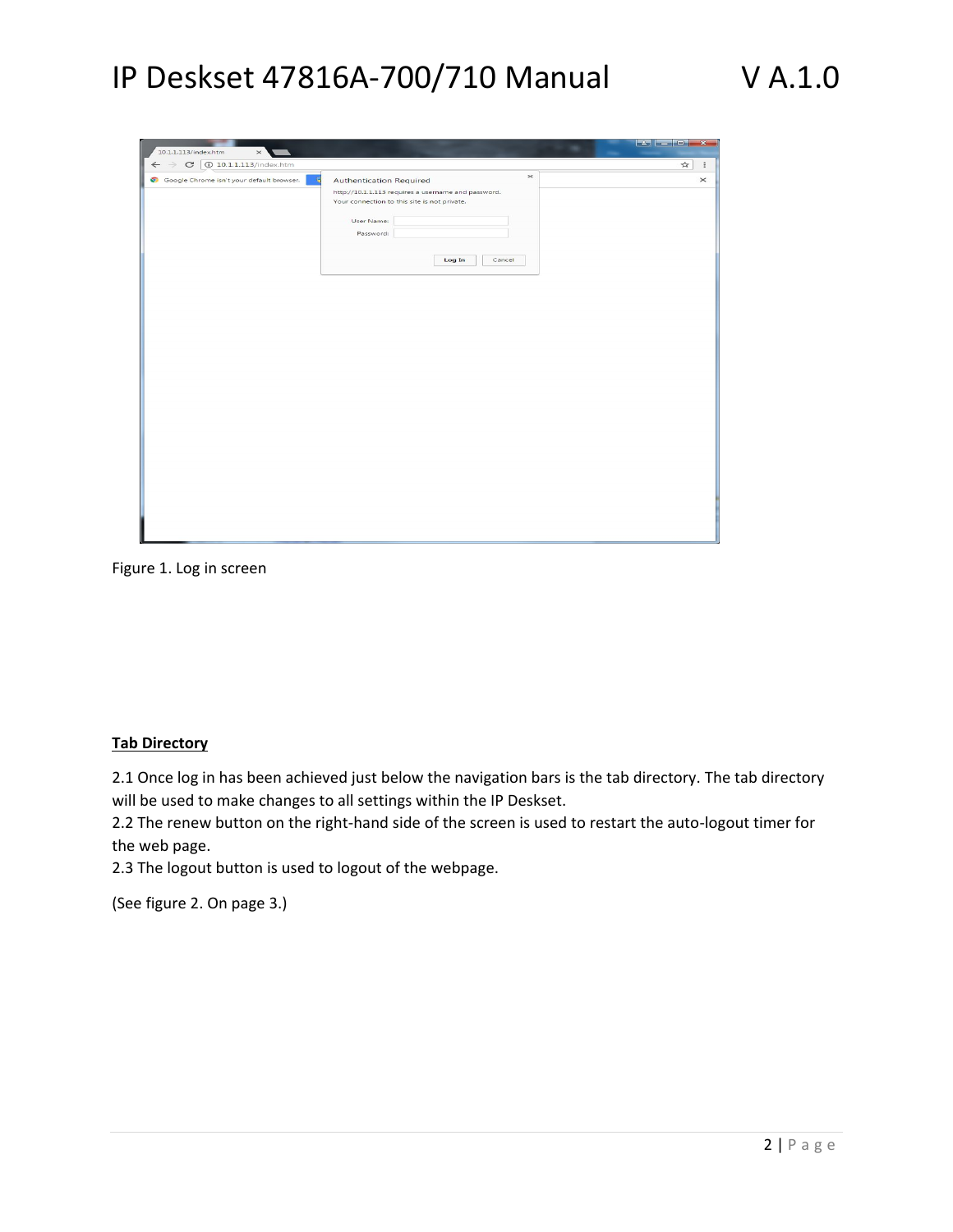### **Calls**

3.1 This tab is used to modify inbound or outbound call settings.

3.2 For outbound calls a default ringback tone has been preloaded in the unit and is set as a default.

3.3 The ringback tone can also be a custom tone that is uploaded to the unit.

3.4 The outbound ring limit is set as a default to 5. The number of rings can be adjusted from 1-6 or set for no limit.

3.5 For an inbound call the auto-answer feature is checked as a default.

3.6 The local correct address is used to set.

3.7 The local all-call number is used to place an all-call between all IP Deskset units on the network.

3.8 Correct address hold off is defaulted at 0 ms.

3.9 Digit clear down is set as #. This feature is used to clear out any incorrect digits that have been dialed.

3.1.0 The number of incoming rings can be set from 1-6 or no limit.

| Device Configuration                                  | $\times$                    |                                                                                  |                               | <b>College Ori</b><br>$\mathbf{x}$                                                       |
|-------------------------------------------------------|-----------------------------|----------------------------------------------------------------------------------|-------------------------------|------------------------------------------------------------------------------------------|
| C<br>$\leftarrow$                                     | <b>10.1.1.113/index.htm</b> |                                                                                  |                               | ÷.<br>$\frac{1}{24}$                                                                     |
| Calls<br>Directory<br><b>Accounts</b>                 | Audio<br>Network            | System<br>Management                                                             | Time until auto-logout: 09:50 | Renew<br>Logout                                                                          |
| <b>Calls</b><br>Modify Inbound/Outbound call settings |                             |                                                                                  |                               | <b>Status</b>                                                                            |
| Outbound                                              |                             |                                                                                  |                               | (Unconfigured account)<br>User: (Unconfigured account)<br>Status: Account not configured |
| <b>Calls</b><br>Configure Settings                    | Ringback tone               | <sup>o</sup> Default<br><b>Play</b><br>Select audio file<br>Upload ringback tone |                               | (Unconfigured account)<br>User: (Unconfigured account)<br>Status: Account not configured |
|                                                       | Outbound ring limit         | 5 rings<br>$\blacktriangledown$                                                  | (2)                           | System<br>IP: 10.1.1.113 (Static)<br>MAC Address: 00-50-C2-17-7B-<br>C <sub>9</sub>      |
| <b>Inbound Calls</b><br>Configure Settings            | Auto-answer                 | $\overline{v}$                                                                   |                               | <b>System time:</b><br>2011-10-24 17:31:43<br>Uptime: 23d 16h 45m 3s                     |
| <b>Address</b>                                        |                             |                                                                                  |                               |                                                                                          |
| <b>Settings</b>                                       | Local correct address       | 159                                                                              |                               |                                                                                          |
|                                                       | Local all-call address      | *99                                                                              |                               |                                                                                          |
|                                                       | Correct address hold<br>off | $\circ$                                                                          | ms                            |                                                                                          |
|                                                       | Digit Clear Down            | $\#$                                                                             |                               |                                                                                          |
|                                                       | Number of Rings             | 6 rings<br>۰                                                                     |                               |                                                                                          |
|                                                       |                             |                                                                                  |                               |                                                                                          |
|                                                       |                             |                                                                                  |                               |                                                                                          |
|                                                       |                             |                                                                                  |                               |                                                                                          |
|                                                       |                             |                                                                                  |                               |                                                                                          |
|                                                       |                             |                                                                                  |                               |                                                                                          |

Figure 2. Calls Tab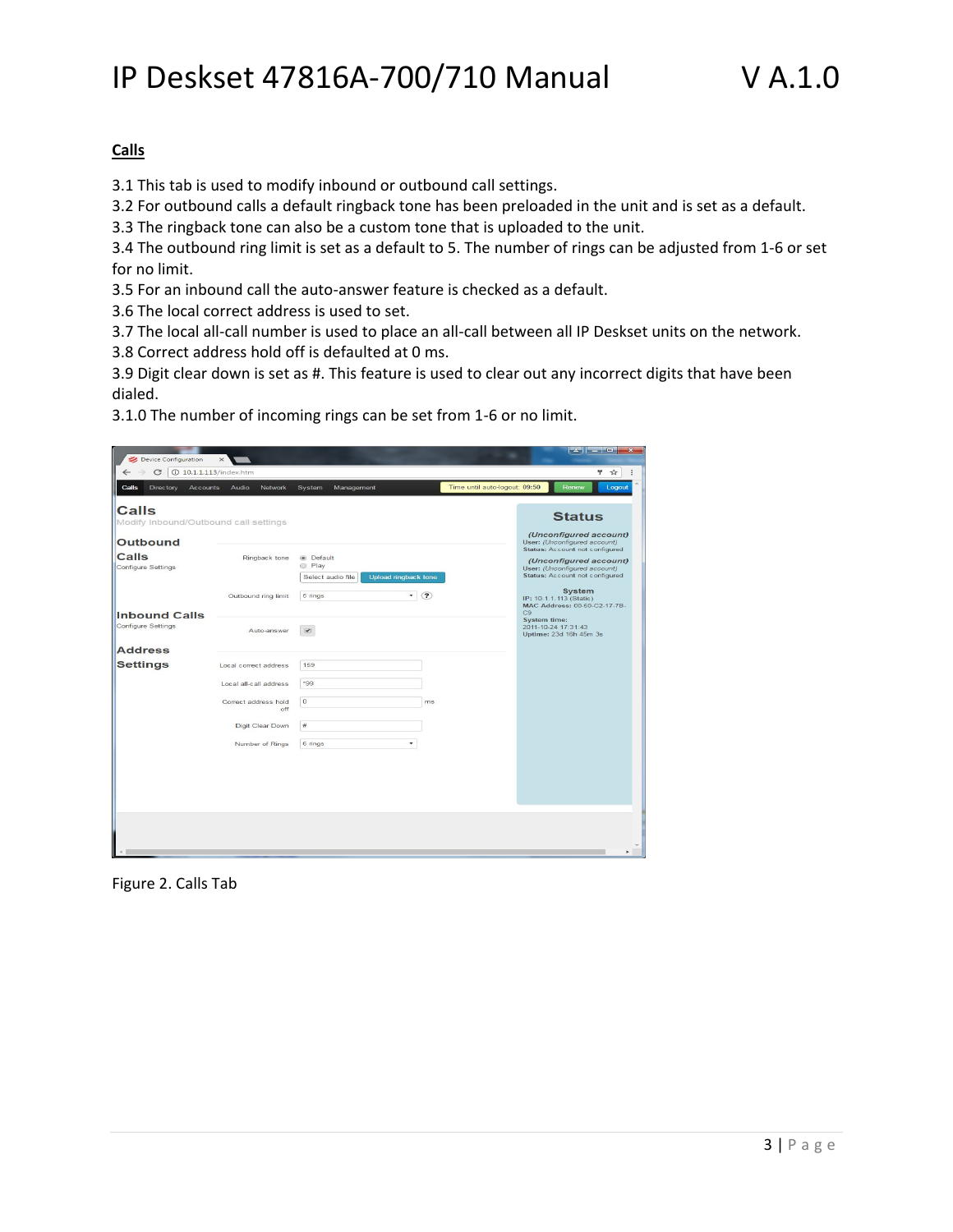### **Directory**

4.1 The SIP phone directory can be used for auto dialing other SIP units residing on the same network as the IP Deskset.

4.2 First a description of the device to be called must be entered.

4.3 A URI for the device to be called must also be entered.

4.4 This directory will be accessed from the IP Deskset by pressing the A button and then scrolling through the directory.

4.5 After changes are made make sure to select the save setting button located at the top right side of the page.

| Device Configuration                                    | $\times$                    |                                 |                               | كوزم درا اركوا                                                                                                                                        |
|---------------------------------------------------------|-----------------------------|---------------------------------|-------------------------------|-------------------------------------------------------------------------------------------------------------------------------------------------------|
| C<br>$\leftarrow$                                       | <b>10.1.1.113/index.htm</b> |                                 |                               | ♥ ☆                                                                                                                                                   |
| Calls<br><b>Directory</b>                               | <b>Accounts</b><br>Audio    | Network<br>System<br>Management | Time until auto-logout: 09:26 | Renew<br>Logout                                                                                                                                       |
| <b>Raven Phone Configuration</b><br>SIP Phone Directory |                             |                                 |                               | <b>Status</b>                                                                                                                                         |
| Description                                             |                             | URI                             |                               | (Unconfigured account)<br>User: (Unconfigured account)<br>Status: Account not configured                                                              |
|                                                         |                             |                                 |                               | (Unconfigured account)<br>User: (Unconfigured account)<br>Status: Account not configured                                                              |
|                                                         |                             |                                 |                               | System<br>IP: 10.1.1.113 (Static)<br>MAC Address: 00-50-C2-17-7B-<br>C <sub>9</sub><br>System time:<br>2011-10-24 17:32:07<br>Uptime: 23d 16h 45m 27s |
|                                                         |                             |                                 |                               |                                                                                                                                                       |
|                                                         |                             |                                 |                               |                                                                                                                                                       |
|                                                         |                             |                                 |                               |                                                                                                                                                       |

Figure 3. Directory Tab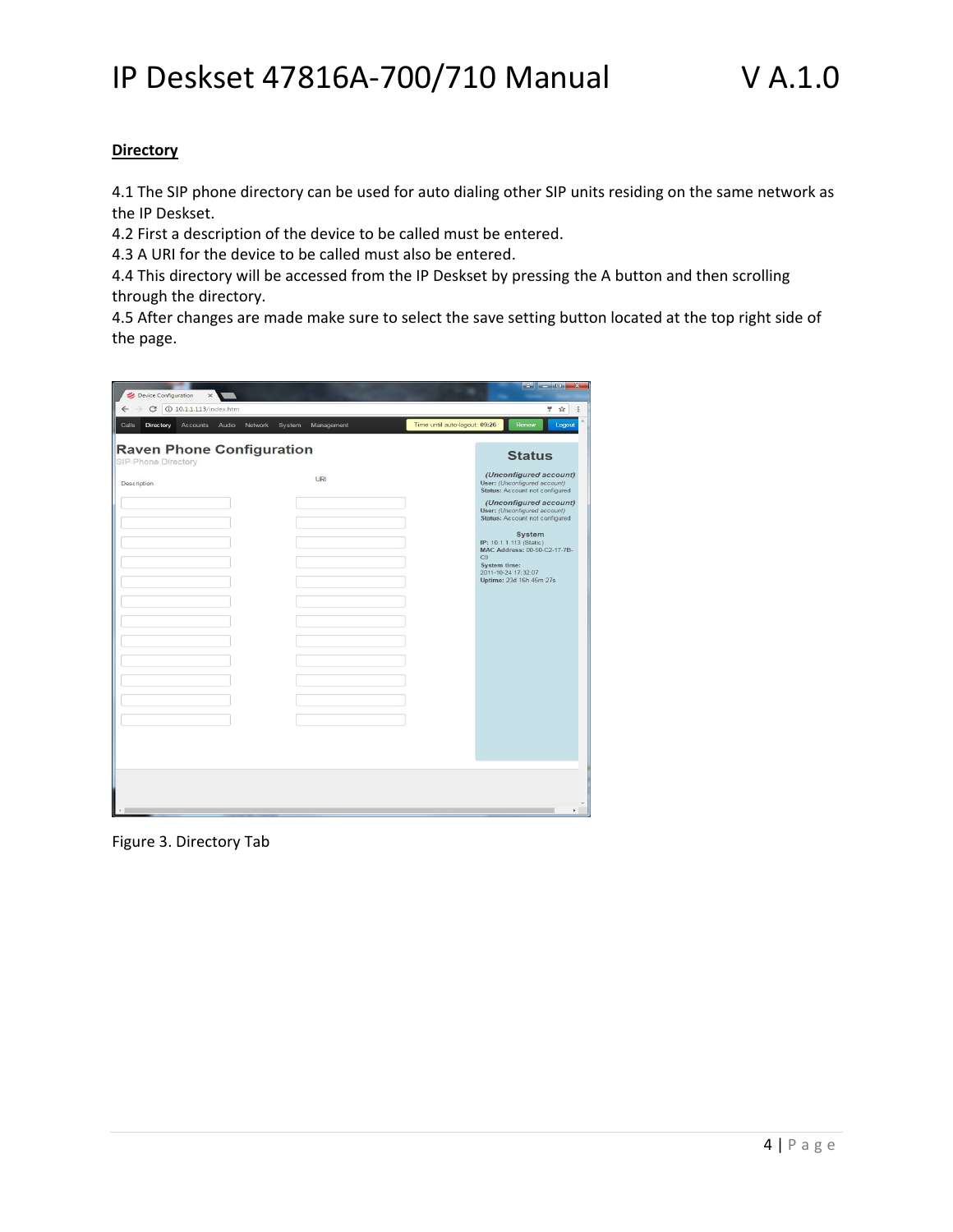### **Accounts**

5.1 The accounts tab is used to connect the IP Deskset to a SIP PBX. Each IP Deskset is capable of being connected to multiple servers. Each account can be retained for future use. There is an option on the left-hand side of the screen to disable, register or, unregister each account.

5.2 Under the general tab the account name, display name, username and number must be assigned to the IP Deskset. They can be filled in with the customers unique naming method. They just need to match what is programmed in the SIP server.

5.3 The domain must match with the server it needs to register to.

5.4 There is a checkbox that will allow or not allow the IP Deskset to register with the domain.

5.5 The password must match with what was assigned within the SIP server.

5.6 Under the topology tab the SIP transport mode is selectable from automatic to TCP.

5.7 The local port may be assigned.

5.8 The unit has a checkbox selectable stun feature.

5.9 Under the QoS tab the SIP and RTP audio can be assigned.

5.1.0 Under the advanced tab the Authorized Username can be assigned.

5.1.1 The proxy and the proxy port can also be assigned. These will need to match with the server.

5.1.2 The registration lifetime can be set. The default is 3600 seconds.

5.1.3 The option to use keep alive can be set by checkbox. Keep Alive will send out a ping to the network router to let it know that it is still active even when there is no voice traffic.

5.1.4 The Silence Suppression checkbox is also located here. Silence Suppression will stop the IP Deskset from send out noise across the network which will cause unnecessary network traffic.

| C                                                    | 10.1.1.113/index.htm               |                   | 9<br>$\mathbf{x}$                                                                        |
|------------------------------------------------------|------------------------------------|-------------------|------------------------------------------------------------------------------------------|
| Calls<br>Directory<br><b>Accounts</b>                | Audio<br>Network<br>System         | Management        | Time until auto-logout: 09:08<br>Renew<br>Logout                                         |
| <b>Accounts</b>                                      |                                    |                   | <b>Status</b>                                                                            |
| Add an account to connect to a PBX.<br>(Unconfigured | General<br><b>Topology</b><br>QoS. | Advanced          | (Unconfigured account)<br>User: (Unconfigured account)                                   |
| account)<br>Account Actions:                         | Account Name                       | ⅋                 | Status: Account not configured<br>(Unconfigured account)<br>User: (Unconfigured account) |
| <b>Disable</b>                                       | Display Name                       | ?                 | Status: Account not configured                                                           |
| Register                                             | Username/Number                    | ?                 | <b>System</b><br>IP: 10.1.1.113 (Static)<br>MAC Address: 00-50-C2-17-7B-                 |
| Unregister                                           | Domain                             | $\left( 2\right)$ | C9<br>System time:<br>2011-10-24 17:32:26                                                |
|                                                      | ?<br>Register with domain          |                   | Uptime: 23d 16h 45m 46s                                                                  |
|                                                      | Password                           |                   |                                                                                          |
| (Unconfigured                                        | Topology<br>General<br>QoS         | Advanced          |                                                                                          |
| account)<br>Account Actions:                         | Account Name                       | $\circledcirc$    |                                                                                          |
| <b>Disable</b>                                       | Display Name                       | ?                 |                                                                                          |
| Register                                             | Username/Number                    | $\mathcal{P}$     |                                                                                          |
| Unregister                                           | Domain                             | ?                 |                                                                                          |
|                                                      | ⅋<br>Register with domain          |                   |                                                                                          |
|                                                      | Password                           |                   |                                                                                          |
|                                                      |                                    |                   |                                                                                          |
|                                                      |                                    |                   |                                                                                          |

Figure 4. Accounts Tab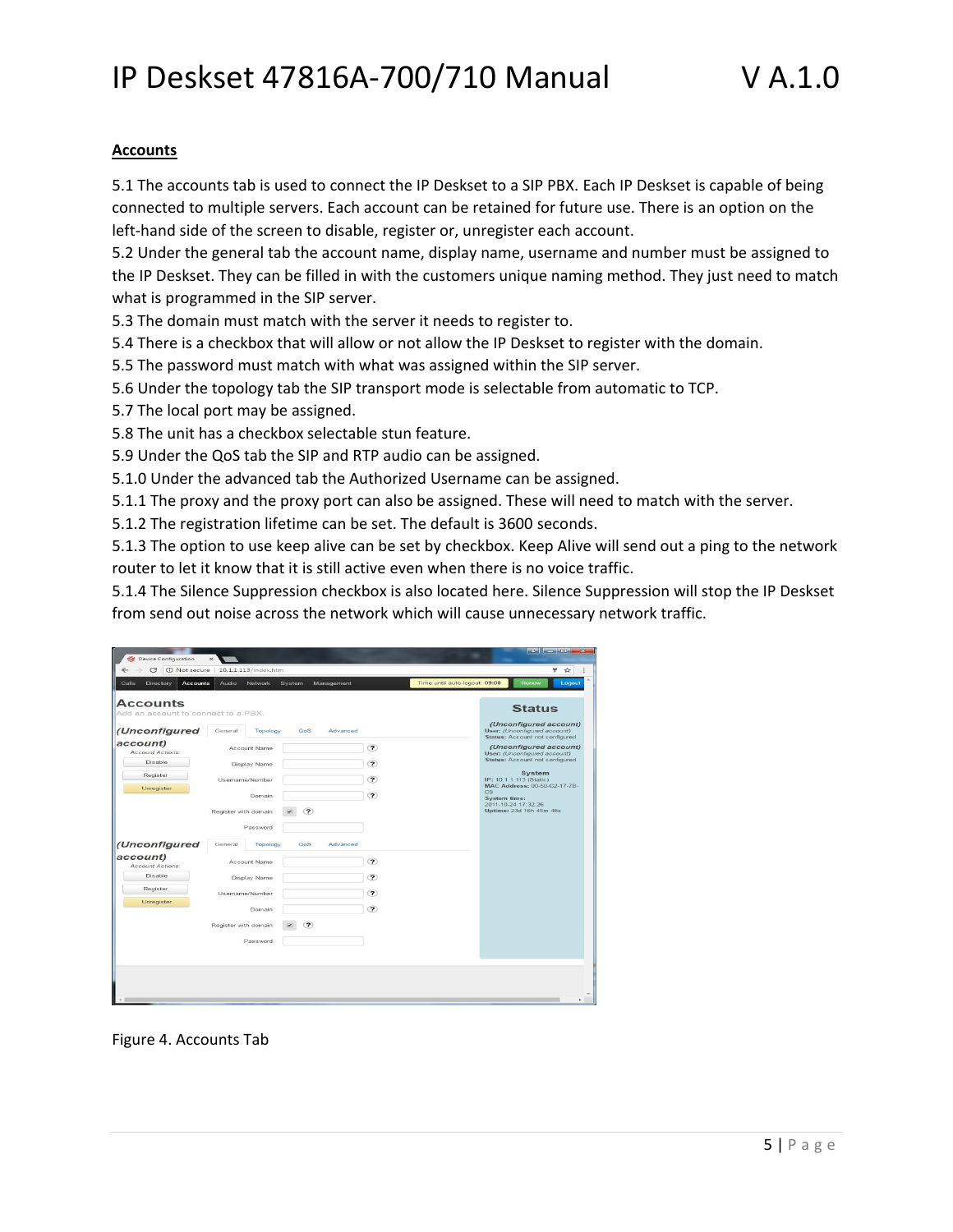#### **Audio**

6.1 The Speaker volume can be set from 1-9. 1 would be the softest setting and 9 would be the loudest setting.

6.2 The Microphone can be set from 1-9. 1 would be the softest setting and 9 would be the loudest setting.

6.3 The Microphone Boost checkbox can be enabled. If checked it will add 20 dbs of boost to the microphone.

6.4 Echo Canceller will eliminate the possability of an audio feedback loop.

6.5 Noise Reduction will eliminate any backround noise in the same room as the IP Deskset.

6.6 AGC or automatic gain control will automatically control the microphone gain based on the level that the person using it is talking.

6.7 Disable Diconnect can be activated from the checkbox.

6.8 Jitter Critical and Target depth can be set based on the latency of the network.

6.9 24 Codecs are availble for use. Multiple Codecs may be used simultaneousley.

| C                                                            | 10.1.1.113/index.htm                                                                                                                                                                                                                                                                  |                                                                                                |                                                                                 |                               |                                                                                                                                                                                                                                                                                                                                          | ♥ ☆    |
|--------------------------------------------------------------|---------------------------------------------------------------------------------------------------------------------------------------------------------------------------------------------------------------------------------------------------------------------------------------|------------------------------------------------------------------------------------------------|---------------------------------------------------------------------------------|-------------------------------|------------------------------------------------------------------------------------------------------------------------------------------------------------------------------------------------------------------------------------------------------------------------------------------------------------------------------------------|--------|
| Calls<br><b>Directory</b><br><b>Accounts</b>                 | Audio<br>Network                                                                                                                                                                                                                                                                      | System                                                                                         | Management                                                                      | Time until auto-logout: 08:46 | Renew                                                                                                                                                                                                                                                                                                                                    | Logout |
| <b>Intercom</b><br><b>Audio</b><br>Configure Volume<br>Codec | Speaker volume<br>Microphone volume<br>Microphone boost<br>(advanced)<br>Echo canceller<br>Noise reduction<br>AGC<br>Silence Suppression<br>Disable Disconnect<br>Jitter Critical Depth<br>$(default = 300)$<br>Jitter Target Depth<br>$(default = 90)$                               | 6 (normal)<br>6 (normal)<br>$\overline{\mathbf{c}}$<br>?<br>႒<br>$\Box$<br>田<br>o<br>300<br>90 | $\circledR$<br>$\mathbf{v}$<br>$\circledcirc$<br>$\pmb{\mathrm{v}}$<br>ms<br>ms |                               | (Unconfigured account)<br>User: (Unconfigured account)<br>Status: Account not configured<br>(Unconfigured account)<br>User: (Unconfigured account)<br>Status: Account not configured<br><b>System</b><br>IP: 10.1.1.113 (Static)<br>MAC Address: 00-50-C2-17-7B-<br>C.9<br>System time:<br>2011-10-24 17:32:47<br>Uptime: 23d 16h 46m 8s |        |
|                                                              | Available                                                                                                                                                                                                                                                                             |                                                                                                | Preferred                                                                       |                               |                                                                                                                                                                                                                                                                                                                                          |        |
| <b>Selection</b><br>Choose Preferred Codecs                  | G.711 uLaw<br>G.711 aLaw<br>G.726 (16kbps)<br>G.726 (24kbps)<br>G.726 fixed payload<br>G.726 (40kbps)<br>G.722 HD<br>DVI4 Narrowband<br>DVI4 HD<br>DVI4 Ultra HD<br>Linear PCM<br>Linear PCM HD<br>Linear PCM Ultra HD<br>Linear PCM (little endian)<br>Linear PCM HD (little endian) |                                                                                                | DVI4 HD<br>DVI4 Narrowband<br>G.711 uLaw                                        |                               |                                                                                                                                                                                                                                                                                                                                          |        |

Figure 5. Audio Tab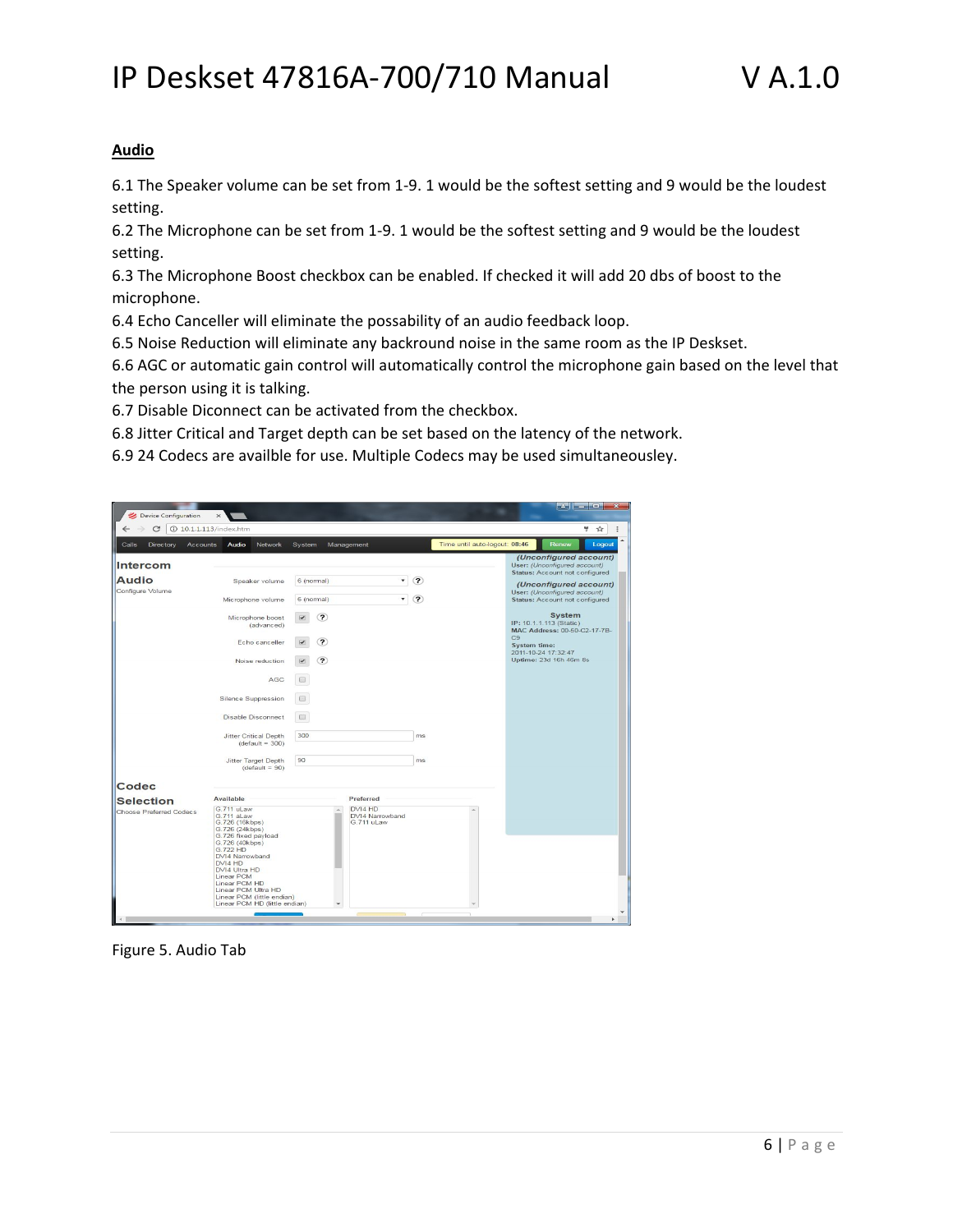### **Network**

7.1 Under the General section the Host Name can be inserted as well as the Domain. The unit can be set to either Dynamic or Static IP address.

7.2 If the unit is set to a Static IP address an IP address and Subnet will need to be assigned to it.

7.3 If the unit needs to reach outside of a local network a Default Router address and a DNS will need to be assigned to it also.

7.4 The MTU Size or Maximum Transmission Unit can be entered here. This will determine the largest data size permitted on the connection.

7.5 The Global Stun Server and Port number can be entered.

7.6 The RTP port range can be entered to give a range of port number to be forwarded through the firewall.

| 10.1.1.113/index.htm<br>C<br>$\leftarrow$                                                                                                                                                                                                     |                                                                                                                                                                                   |                               | ♥ ☆                                                                                                                                                                                                                                                                                                                                |
|-----------------------------------------------------------------------------------------------------------------------------------------------------------------------------------------------------------------------------------------------|-----------------------------------------------------------------------------------------------------------------------------------------------------------------------------------|-------------------------------|------------------------------------------------------------------------------------------------------------------------------------------------------------------------------------------------------------------------------------------------------------------------------------------------------------------------------------|
| <b>Accounts</b><br>Audio<br>Calls<br>Directory<br><b>Network</b>                                                                                                                                                                              | System<br>Management                                                                                                                                                              | Time until auto-logout: 08:11 | Renew<br>Logout                                                                                                                                                                                                                                                                                                                    |
| NCLWOIR<br>Network settings for the device.                                                                                                                                                                                                   |                                                                                                                                                                                   |                               | <b>Status</b>                                                                                                                                                                                                                                                                                                                      |
| <b>WAN</b><br>Outgoing network settings<br>Connection Type<br><b>Static IP Address</b><br>Address<br>Default Router<br><b>DNS Primary</b><br><b>DNS Secondary</b><br><b>DNS Tertiary</b><br><b>Additional Settings</b><br>MTU Size (advanced) | General<br>RavVolP<br>Host<br>Domain<br>Dynamic IP<br>Static IP<br>10.1.1.113<br>255.255.255.0<br>Mask<br>0.0.0.0<br>0.0.0.0<br>0.0.0.0<br>0.0.0.0<br>is enabled!<br>IPv6<br>1500 | C <sub>9</sub>                | (Unconfigured account)<br>User: (Unconfigured account)<br>Status: Account not configured<br>(Unconfigured account)<br>User: (Unconfigured account)<br>Status: Account not configured<br><b>System</b><br>IP: 10.1.1.113 (Static)<br>MAC Address: 00-50-C2-17-7B-<br>System time:<br>2011-10-24 17:33:23<br>Uptime: 23d 16h 46m 43s |
| <b>STUN</b>                                                                                                                                                                                                                                   |                                                                                                                                                                                   |                               |                                                                                                                                                                                                                                                                                                                                    |
| Global STUN server<br>settings                                                                                                                                                                                                                | Server                                                                                                                                                                            |                               |                                                                                                                                                                                                                                                                                                                                    |
|                                                                                                                                                                                                                                               | 3478<br>Port                                                                                                                                                                      |                               |                                                                                                                                                                                                                                                                                                                                    |

Figure 6. Network Tab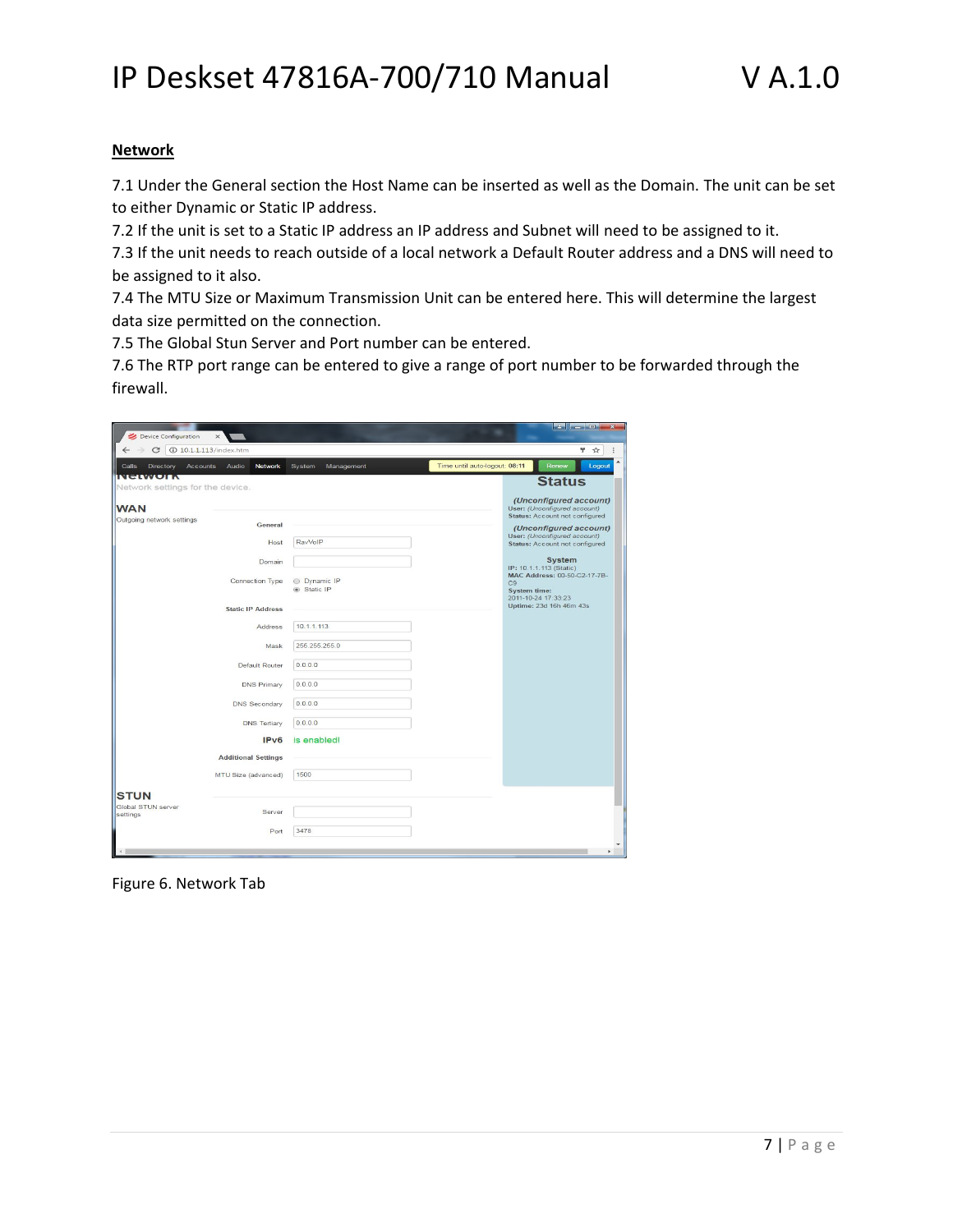#### **System**

8.1 The default Username and Password are admin and admin. Either of these settings can be changed here.

8.2 The IP Deskset logs can be sent to a Syslog Server. To send these logs check the Report to Server box and then enter the Server IP address and the desired Port number.

8.3 The Date and Time settings can be enabled to sync with an NTP server. First check the enabled checkbox.

8.4 Next type in the address of the NTP server.

8.5 Check the Daylight Savings box if desired.

8.6 The Time can also be set accordingly.

| C<br>10.1.1.113/index.htm<br>$\leftarrow$                                                         |                                                           |                                                             | 9<br>☆                                                                                                                         |
|---------------------------------------------------------------------------------------------------|-----------------------------------------------------------|-------------------------------------------------------------|--------------------------------------------------------------------------------------------------------------------------------|
| Calls<br>Directory<br>Accounts                                                                    | Audio<br>Network                                          | System<br>Management                                        | Time until auto-logout: 07:52<br>Renew<br>Logout                                                                               |
| <b>System</b><br>Various system specific settings<br><b>Authentication</b><br>Administrative user | Username                                                  | $\overline{\mathbf{c}}$<br>admin                            | <b>Status</b><br>(Unconfigured account)<br>User: (Unconfigured account)<br>Status: Account not configured                      |
| account                                                                                           |                                                           | <b>Change Password</b>                                      | (Unconfigured account)<br>User: (Unconfigured account)<br>Status: Account not configured<br><b>System</b>                      |
| <b>Syslog</b><br>System logging<br>configuration                                                  | Report to server<br>Server<br>Port                        | 0<br>514                                                    | IP: 10.1.1.113 (Static)<br>MAC Address: 00-50-C2-17-7B-<br>C9<br>System time:<br>2011-10-24 17:33:43<br>Uptime: 23d 16h 47m 3s |
| Date & Time<br>System date and time<br>configuration (Time Server<br>/ NTP)                       | Enabled<br>Server<br>Daylight savings<br><b>Time Zone</b> | $\overline{\mathcal{C}}$<br>0. unic oi. pool. ntp. org<br>间 |                                                                                                                                |
|                                                                                                   |                                                           | (GMT-05:00) Eastern Time (US & Canada)<br>Set Date & Time   | $\scriptstyle\rm v$                                                                                                            |

Figure 7. System Tab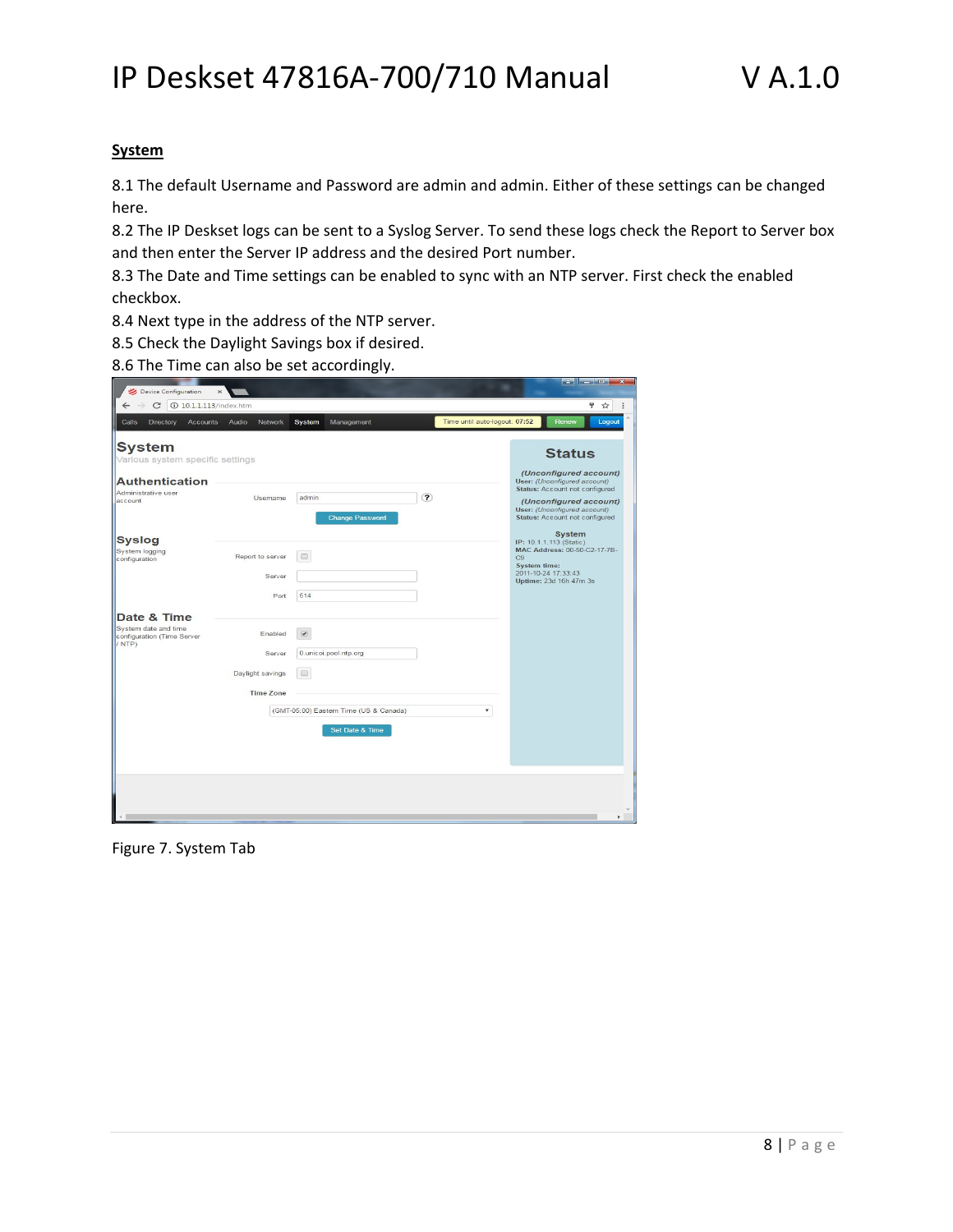#### **Management**

9.1 A system configuration backup file can be save from here by selecting the download configuration button.

9.2 Once the download configuration button has been pressed the file will need to be named in saved to a location either on the local computer or a server.

9.3 To upload a previously saved configuration to the unit select the configuration file and then select restore configuration.

9.4 Note that the firmware version is located here. This may need to be provided to Raven tech support in the case of an inquiry for assistance.

9.5 To update the firmware on the unit a newer version of firmware will need to be provided by Raven and saved to a local computer.

9.6 Select the browse button and find the version of firmware to be loaded and select it.

9.7 Now select the update firmware button. The unit will go through an update and verification process. This process will take about 2 minutes and will not change any previously saved settings.

| Device Configuration                              | $\times$                          |                                                                                     |                               | $\sim$<br>o.                                                                                                                                                                         |
|---------------------------------------------------|-----------------------------------|-------------------------------------------------------------------------------------|-------------------------------|--------------------------------------------------------------------------------------------------------------------------------------------------------------------------------------|
| $\tilde{C}$<br><b>10.1.1.113/index.htm</b>        |                                   |                                                                                     |                               | ę.<br>$\frac{1}{M}$                                                                                                                                                                  |
| Calls<br>Directory<br><b>Accounts</b>             | Audio<br>Network                  | System<br>Management                                                                | Time until auto-logout: 06:55 | Renew<br>Logout                                                                                                                                                                      |
| <b>System</b><br>Various system specific settings |                                   |                                                                                     |                               | <b>Status</b>                                                                                                                                                                        |
| <b>Configuration</b><br>System configuration      | Backup/Download<br>Restore/Upload | Download configuration<br>Select configuration file<br><b>Restore configuration</b> |                               | (Unconfigured account)<br>User: (Unconfigured account)<br>Status: Account not configured<br>(Unconfigured account)<br>User: (Unconfigured account)<br>Status: Account not configured |
| <b>Firmware</b><br>System update                  | New firmware                      | Version: 1.4.1.1309051638<br>Choose File No file chosen                             |                               | System<br>IP: 10.1.1.113 (Static)<br>MAC Address: 00-50-C2-17-7B-<br>C <sub>9</sub><br><b>System time:</b><br>2011-10-24 17:34:39<br>Uptime: 23d 16h 47m 59s                         |
|                                                   |                                   | <b>Update firmware</b>                                                              |                               |                                                                                                                                                                                      |
|                                                   |                                   |                                                                                     |                               |                                                                                                                                                                                      |
|                                                   |                                   |                                                                                     |                               |                                                                                                                                                                                      |
|                                                   |                                   |                                                                                     |                               |                                                                                                                                                                                      |
|                                                   |                                   |                                                                                     |                               |                                                                                                                                                                                      |
|                                                   |                                   |                                                                                     |                               |                                                                                                                                                                                      |
|                                                   |                                   |                                                                                     |                               | $\blacktriangleright$                                                                                                                                                                |

Figure 8. Management Tab